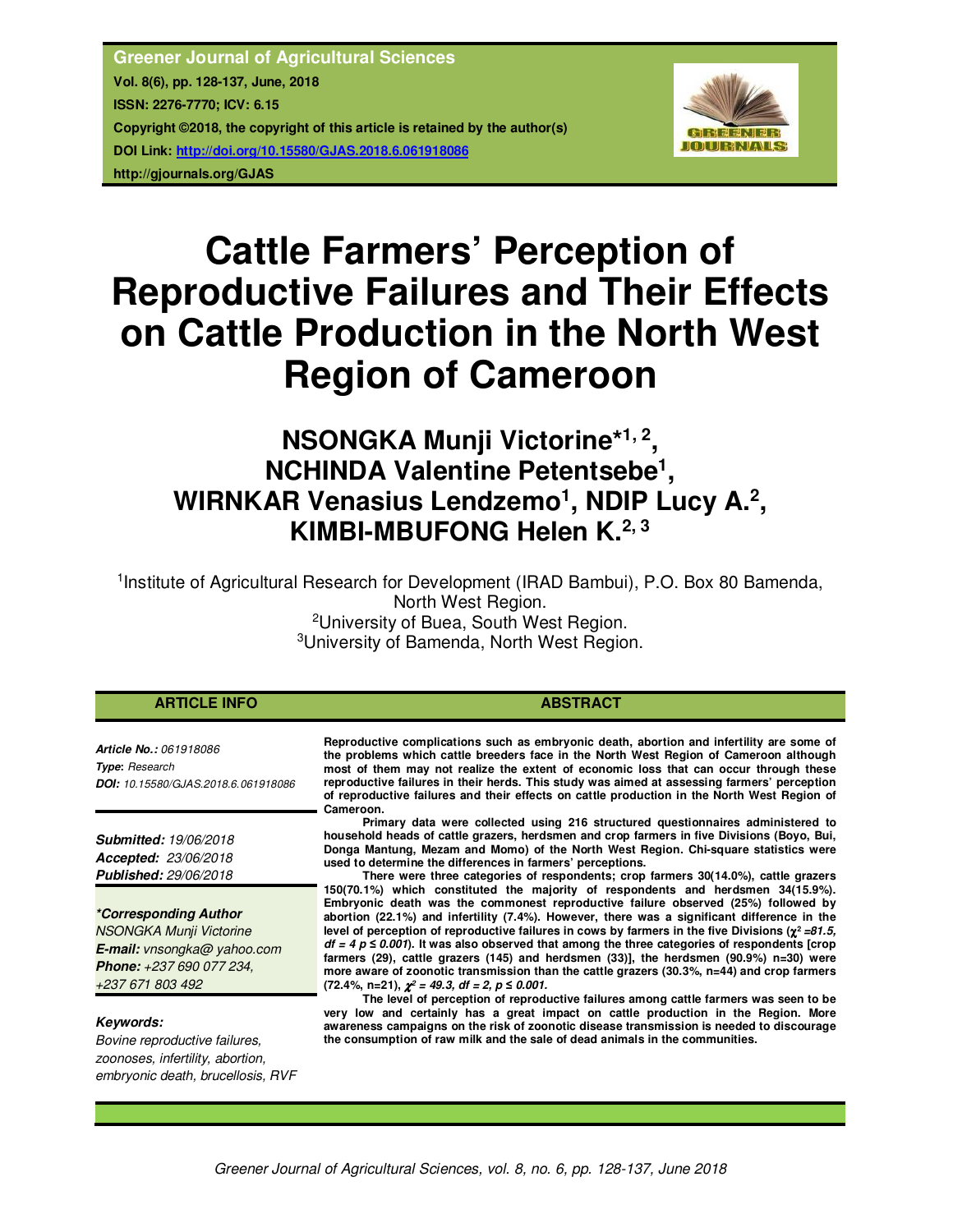# **INTRODUCTION**

Livestock production currently accounts for about 36% of the total agricultural production worldwide and almost one-third of the total production in developing countries (Alexandratos and Bruinsma, 2012). However, this does not satisfy the world demand for meat and other livestock products, which continues to increase due to demographic growth, urbanization, and economic development (Marcotty *et al.,* 2009). Developing countries are expected to continue to increase their contribution in world production so that by 2050 they could account for 70 percent of world meat production and 61 percent of world milk production (Alexandratos and Bruinsma, 2012). This would give them greater access to global and regional meat markets and could bring millions of poor livestock keepers out of poverty if they effectively meet up with the rising demand (ILRI, 2012). In addition to the increasing demand, there is also more awareness of the importance of the dairy sector in developing countries as milk is an important source of protein, which could increase protein consumption in Africa and reduce child malnutrition (Ndambi *et. al.,* 2008).

FAO estimates of 2006 showed that more than 850 million people globally were undernourished with the great majority found in developing countries (FAO Statistics Division 2006). It was later reported that in 2007, the number of undernourished people in the world increased by 75 million but this was mainly attributed to high food prices (FAO, 2008) giving a total of about 925 million people worldwide suffering from chronic hunger (FAO, 2011). However, there is a basic link between the challenge we face to ensure food security in the twenty first century and other global issues, like climate change, population growth and the sustainable management of the high demand for energy and water (Beddington, 2010).

Godfray *et al.,* 2010 reported a marked increase in food production leading to a reduction of the proportion of hungry people worldwide but the world population also doubled with more than one in seven people still not having sufficient protein and energy from their diet. As the global population continues to grow, it has been estimated that it will likely stabilize at about 9 billion people by roughly the middle of this century, with increased wealth and higher purchasing power among the people (Godfray *et. al.,* 2010). This will lead to more protein consumption and a greater demand for meat, dairy, and fish, resulting in increased pressure on the food supply system. In Sub Saharan Africa, the human population is expected to grow by 1.2% per year over the next 30 years (van Marle-Koster and Webb, 2014) and the proportion of people relying on livestock for some or their entire livelihood is also expected to be very high, ranging from 20% to over 90% (Haileselaisse *et. al.,* 2011). Nonetheless, this population growth is prompting many governments to aim at a policy of food self-sufficiency and despite all the efforts put in place to increase agricultural production, malnutrition is still a challenge in many parts of the continent (Bayemi *et. al.,* 2005). The World Bank (2008) predicted a 50% rise in cereals demand compared to an 85% increase for meat between the year 2000 and 2030.

Apart from being a valuable source of protein, livestock is also a source of income, fuel, draft power and manure in most developing countries. It contributes to food security and nutrition with about one billion poor people in the world depending on livestock production. For many small-scale farmers, livestock is also an important way of investment in times of need (Parente and van de Weerd, 2012). The expectation of any cattle producer is that his cows become pregnant, deliver healthy and productive calves in order to increase his income. When breeding cows fail to conceive, it directly affects the economic viability of the farm (Lamb et al., 2014).

Reproductive complications such as infertility and abortion are two main problems which the cattle breeders face although most of them may not realize the extent of economic loss that can occur through these reproductive failures in their herds (Sprott and Field 1998). Bovine reproductive diseases result in decreased production and delayed reproduction as well as increased cost of treatment and disease prevention (Bellows et al., 2002). These diseases often develop very gradually and may go unnoticed until the disease is well established in the herd. Infected animals especially bulls usually do not appear ill and some animals never even show symptoms of the disease at all and yet remain a major threat to the rest of the herd because they are carriers of the disease organisms (Sprott and Field, 1998).

These diseases are diverse and are caused by different pathogens; the most common include obligate venereal pathogens such as *Tritrichomonas foetus* and *Campylobacter fetus subsp. venerealis* which inhabit or affect only the reproductive tract while other pathogens like Rift Valley Fever virus and *Brucella abortus* which have the reproductive system as their main target organs also cause abortion after entering the body by the oral route or via exposed mucous membranes or aerosols in some instances (Irons, 2007). However, other common reproductive diseases in cattle like leptospirosis, Infectious Bovine Rhinotracheitis (IBR) and Bovine Virus Diarrhea (BVD) complexes, are also caused by other pathogens (Sprott and Field, 1998). Some of these diseases can be transmitted from animals to man and are commonly known as zoonoses.

When a cow or heifer does not become pregnant due to infertility, it is a huge economic loss to beef and dairy producers because there will be no economic return realized from the cow for at least one additional year except where the producers have multiple breeding seasons in a year (Lamb et al., 2014). Generally, infertility, regardless of the cause, is a major reason for culling most animals (Bellows et al., 2002). Some other reasons why breeding cows may not conceive include; anestrous/pre-puberty or poor management practices in the farm. In other cases, cows may also conceive but fail to calve because they lose their pregnancy at some stage of gestation because of a disease or a traumatic event. Either way,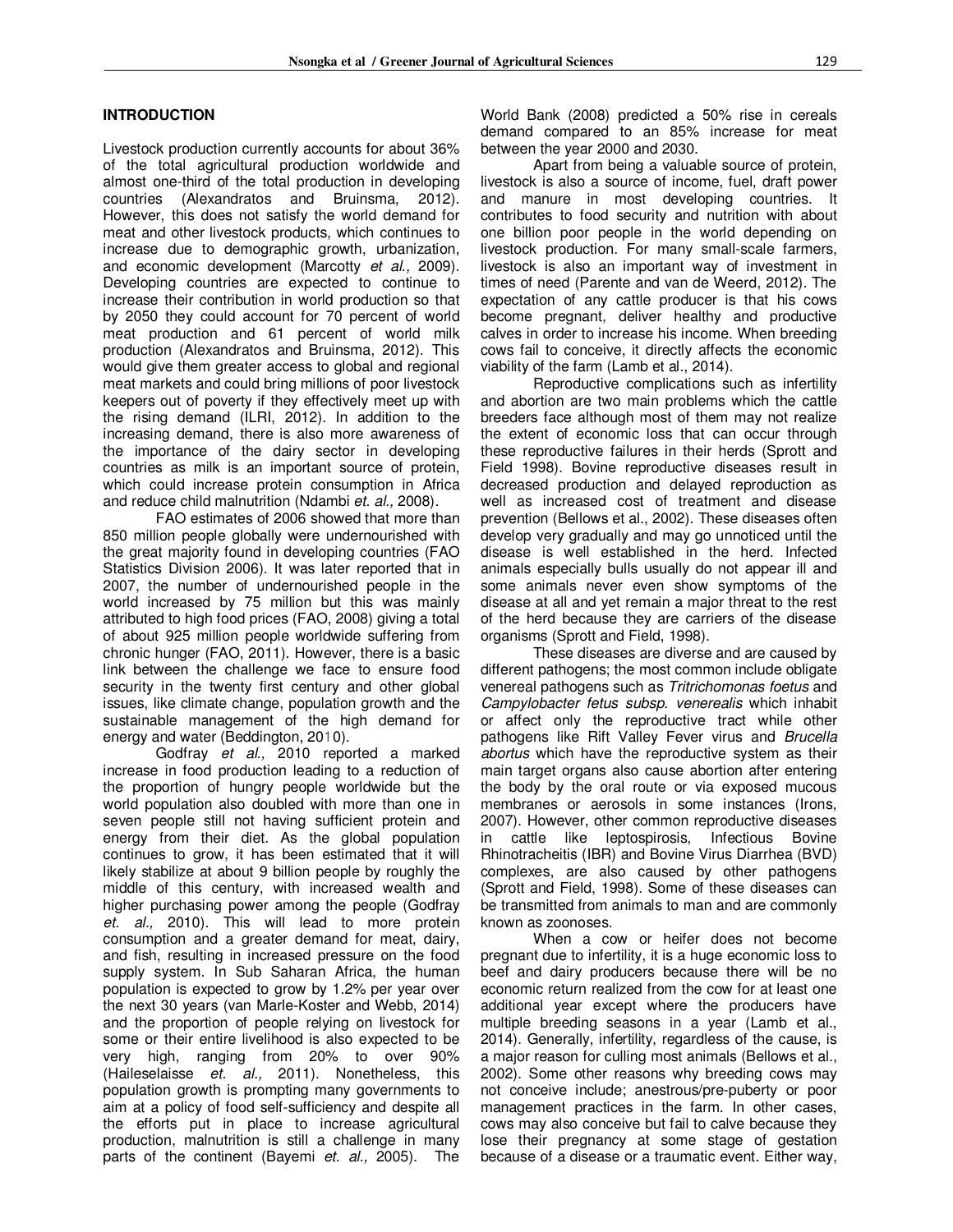the economic impact of cows failing to calve is severe (Lamb et al., 2014).

In Cameroon, the livestock sector provides 125 billion CFA francs of the Gross Domestic Product (GDP) representing about 9 to 10% of the national GDP of the primary sector. It provides revenues to 30% of the rural population and is also a source of employment for many Cameroonians, like breeders, middlemen in cattle trade, processors, transporters and butchers. Livestock products, especially cattle beef makes up a significant part of the main diet of more than 60% of the Cameroonian population. Other products like milk, hides and skin are also highly consumed in some parts of the country, especially in the North West, South West and Northern Regions (Ngalim, 2015). However Cameroon still falls within those countries with the lowest per capita milk production and consumption (Ndambi *et al.,* 2008).

The human population in Cameroon is expected to grow by more than 50% by the year 2030, therefore the challenge for the livestock enterprise is to produce enough meat for the growing population and in order to meet up with the increased consumption rate, there is need to develop a viable livestock industry (Ngalim, 2015). Cattle production in the North West Region is mainly based on traditional production systems involving predominantly the rural population (Pingpoh et al., 2007). The cattle population in 2008 stood at 7 million heads (Ngalim, 2015) and more than 90% of the estimated population was found in four Regions, the Far North, the North, the Adamawa and the N.W. Region (Pingpoh et al., 2007; Ngalim, 2015). It constitutes mainly indigenous breeds like Gudali, Red and White Fulani; all zebu cattle, which by their genetic potential for milk production (1.8 litres of milk/cow/day), have been termed poor milkers when compared to exotic breeds like Holstein and Jersey, which under the same environmental conditions produce about 12 l/cow/day (Ndambi et al., 2008, Bayemi et al., 2010). The cattle farmers are exposed to various kinds of risk like weather conditions, diseases and pests and seasonal price variability. A period of four to five months of dry season (November to March) leads to lack of fodder and water for the animals (Pingpoh et al., 2007) thus causing the farmers to move their animals to lower valleys on transhumance where many other diseases and parasites are spread during this period, when animals from several herds graze together along fertile valleys or forest areas (Ndambi et al., 2008).

In the rural areas, most cattle grazers live in close proximity with their animals. The women and children always do the milking of the animals in the mornings under very poor hygienic conditions. The grazers and herdsmen on their part take care of the animals with very little or no hygienic and/or safety precautions. This potentially exposes them to zoonotic infections and can also create favorable conditions for the transmission of diseases from one animal to the other. Hence, knowledge on the presence of these infections and their mode of transmission is thus imperative. The impact of disease on cattle production in the North West Region is felt through mortalities and abortions or through morbidity, weight loss, reduced

carcass weight and time and money involved in controlling or treating the effects of disease. The economic impact of losses due to mortality is often severe and easily quantifiable, but losses in production due to morbidity are difficult to estimate and this is where many farmers incur great losses. Most farmers have to cull their animals which are unproductive due to repeated abortions, return to oestrus, infertility or of poor body condition due to undefined diseases and sell at reduced cost leading to reduced income and herd size. This paper assesses the perception of reproductive failures among cattle grazers and their effects on cattle production in the North West Region of Cameroon in order to enhance the contribution of the livestock sector to sustainable food security and poverty reduction.

#### **MATERIALS AND METHOD**

An informed consent was obtained from each farmer before they were enrolled in the study. The informed consent explained the objectives of the study, the advantages of participating in the study and assurance of confidentiality. However, the farmers were free to choose to participate or not after they were duly enlightened on the nature and objectives of the study. Those who accepted to participate in the study thumbprint or signed on the consent in all the study locations presented in the next paragraph. The language used to administer the questionnaires was Pidgin English and in some cases there was need for an interpreter for some elderly men and women.

#### **Study Area**

This study was conducted in the North West Region (NWR) that lies between latitudes 5˚ 45" and 9˚ 9"N longitudes 9 ˚13" and 11˚ 13"E. It covers an area of about 17400 km² and is bordered to the North and West by the Republic of Nigeria, to the South by the West and South West Regions and to the East by the Adamawa Region. Administratively, the North West Region is divided into seven Divisions namely: Boyo, Bui, Donga Mantung, Menchum, Mezam, Momo and Ngoketunjia (NIS, 2014). The topography of the Region varies greatly from depressions lower than 400m to high mountains 3000m above sea level and classified into three main zones: the lower altitude  $(<sub>900</sub>$  m); the mid altitude (900-1500 m) and the high altitude (>1500 m). The high mountainous areas are cold (<15 ̊C) such as Ndu and Nkambe whereas the low altitude zones are hot (average 27 ̊C) such as the Ndop plain and Ako Sub Division. There are two distinct seasons: rainy season (mid-March to mid-October) and dry season (mid-October to mid-March). Annual rainfall varies from 1,300mm in the Ndop plain to over 3,000mm in Awing and Oku. The vegetation depends on the prevailing climate, altitude, soil conditions and human activities on the environment. The Region falls within the typical savannah zone covered predominantly with grass but around plains such as the Mbembe, Fura Awa and Widikum areas, the vegetation is predominantly forest. The climate,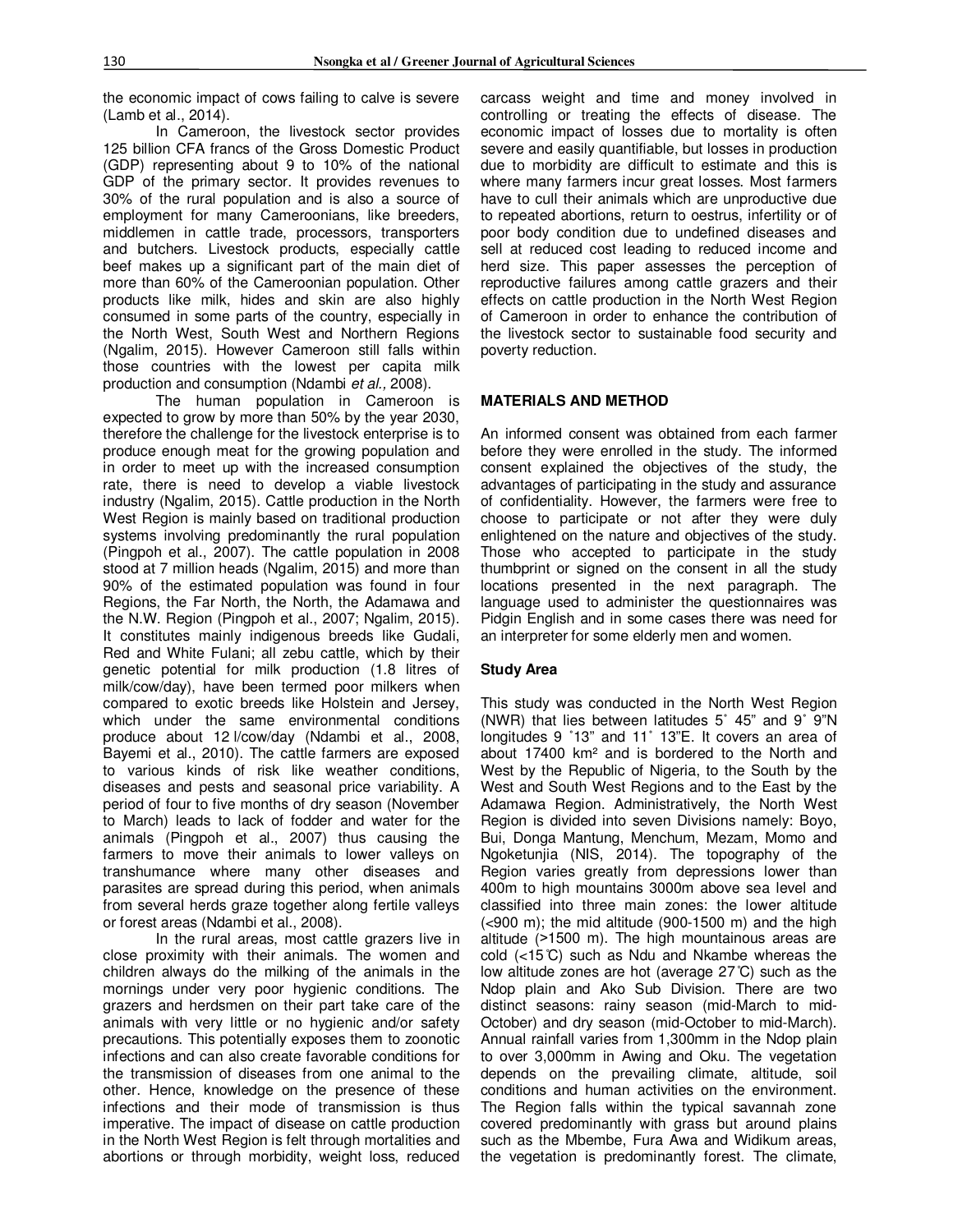topography and vegetation make the North West Region an excellent Region for animal husbandry. The extensive, semi-intensive and intensive systems of animal husbandry practice at various scales in the Region involve large ruminants (cattle), small ruminants (goats and sheep), pigs, poultry and nonconventional livestock. Cattle production is practiced in Donga Mantung, Menchum, Bui, Boyo, Momo and Mezam Division. This study was carried out in five of the six cattle rearing divisions of the NWR (Figure 1). There are several transhumance communities across all these divisions. For instance, the Ndop plain in Ngoketunjia Division serves as an important transhumance zone for the cattle population from neighboring Divisions and the West Region (Manu et al., 2014).



**Fig. 1: Map of the study area in the North West Region** (Nchinda *et al.,* 2014)

# **Sampling and Data collection**

Primary data for this study were collected with the aid of structured questionnaires administered to randomly selected crop farmers and grazer households (216) from November 2013 to February 2014 across five out of the seven divisions of the NWR of Cameroon. The choice of the study divisions and communities (Table 1) was guided by secondary data sourced from existing literature and reports of the Ministry of Livestock and Animal Industries (MINEPIA). The scale of cattle production and the existence of transhumance communities also motivated the choice of the study localities. Some cattle owners whose main activity was crop farming were also included in the study along with herdsmen.

The data collected for this study include farm characteristics and their management practices, breeding plan, grazing systems, infrastructure and also

information on the farmer's perception of reproductive diseases and their effects as well as how they are treated.

| Table 1: Total number of Respondents in the study |  |  |  |  |
|---------------------------------------------------|--|--|--|--|
|---------------------------------------------------|--|--|--|--|

| <b>Division</b> | No.<br>οf<br><b>Respondent</b> | Percentag<br>e(%) | No.<br>οf<br>communities |
|-----------------|--------------------------------|-------------------|--------------------------|
|                 | s                              |                   |                          |
| Boyo            | 27                             | 12.50             | 2                        |
| Bui             | 72                             | 33.33             | 3                        |
| Donga           | 37                             | 17.13             | 5                        |
| Mantung         |                                |                   |                          |
| Mezam           | 40                             | 18.52             | 2                        |
| Momo            | 40                             | 18.52             | 2                        |
| <b>Total</b>    | 216                            | 100               | 14                       |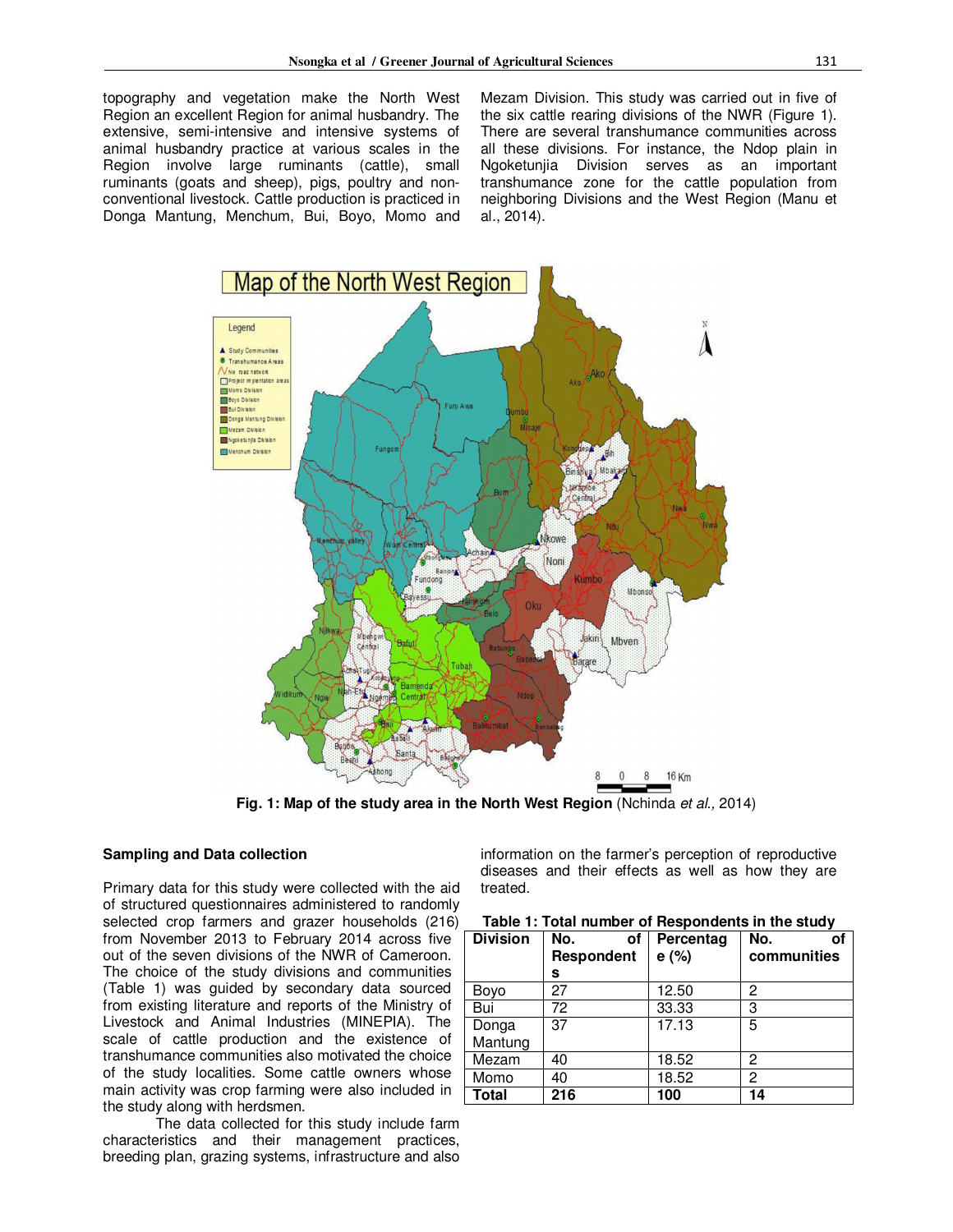# **Data analysis**

The analysis was done using the Statistical Package for Social Sciences (SPSS), version 16.0. Descriptive statistics such as frequencies and percentages were used to present the results. Chi-Square analysis was also used to determine the statistical differences in the level of farmers' perception of reproductive diseases across the 5 Divisions in the North West Region.

# **RESULTS AND DISCSSION**

# **Socioeconomic characteristics of respondents**

Two hundred Fulani grazers were targeted for this study but at the end we had 216 respondents giving 108%. Most of them were middle-aged men 83(38%) between the ages of 31 and 50 years. There were 26 (12.1%) female respondents and 190 (87.9%) male respondents although not all of them gave complete answers to all the questions on the questionnaires as shown in Table 2. However, 134 (63.2%) of these respondents did not have any formal education while 44 (20.8%) had primary school education. The difference in the level of education between men and women was highly significant  $(\chi^2=14.22; P=0.001)$ . There were also three categories of respondents; crop farmers n=28(13.7%), cattle grazers n=147(68.1%) which constituted the majority of respondents and herdsmen n=30 (14.6%).

# **Reproductive failures**

The level of perception of reproductive failures was generally low among the respondents interviewed. Many of them associated embryonic death to return to estrus in the cows and this was the commonest reproductive failure observed (25%) followed by abortion (22%) and then a combination of embryonic death, abortion, infertility and reduced milk production (Table 3). Reduced milk production was only reported in Bui Division (7.1%). This is because most of the grazers interviewed in this study, had mostly the indigenous breeds of cattle like White and Red Fulanis and the Gudalis which are generally poor milk producers giving between 1.5 to 3 litres maximum a day as reported by Bayemi et al. (2005), so they could not attribute low milk production to reproductive failures but in Bui Division due to the presence of exotic breeds in the Division the farmers could recognized reduced milk production as a problem when compared with the production from the exotic breeds. However, there was a significant difference (P≤0.001) in the proportion of respondents who perceived reproductive failures in cows across the different Divisions where the study was carried out. It was also observed that there were some other common health challenges like Foot and Mouth Disease (FMD) commonly called "*Mboro*", bloody urine (Babesiosis), cough (TB) and diarrhea which were reported by 16% of the farmers interviewed although these infections were not the focus of this work as shown in Table 3. We also found that although their knowledge of reproductive failures was limited, they

had indigenous knowledge and names for some of the diseases commonly occurring in the herds. Brucellosis for example, is commonly known amongst the Fulanis as '*Bakale*' and they all admitted that it was a major cause of economic loss in their herds. They identified it through the various signs and symptoms observed in the cows like hygromas typically manifesting as swollen joints and abortion storms. Out of the 202 respondents who attempted to assess the period of the year when these reproductive failures were more frequent; only 2(1%) were not very certain of the period of occurrence. One hundred and thirty-seven (67.8%) found the diseases more common all year round, 47(23.3%) reported that they occurred more in the dry season and 17(8.4%) observed the diseases more commonly in the rainy season as can be seen in Table 4. The degree of association between season and occurrence of reproductive failures was significant at P<0.05. Embryonic death, abortion, infertility and reduced milk production are consequences of some diseases of the reproductive system like brucellosis, RVF and trichomoniasis which cause reproductive failures in cattle. Brucellosis, RVF and fascioliasis are also listed among the neglected zoonotic infections in the developing. The presence of *Brucella spp*. in livestock is a serious threat to public health, since interaction with livestock and consumption of animal products are the main sources of infection in man (Marcotty *et al.,* 2009). Recent studies carried out in the North West Region (Bayemi, *et al.,* 2015 and Kong *et al.,* 2016) show the level of prevalence of brucellosis in the Region to be 5.2% and 4.04% respectively.

# **Grazing systems**

The predominant grazing system identified in the study area was free pasture grazing (Extensive). However, few cases of exclusively Intensive and Semi-intensive rearing systems were also identified. Consequently, most of those who participated in this study practice the extensive farming system 212 (98.6%) as shown in Table 5. Most grazers do not have improved pastures planted for nourishment of the cattle but they all depend on the rangeland which is generally considered to be common property with no one taking the responsibility to maintain it. Consequently the rangeland is overgrazed and the animals have to move to the valleys in the dry season for survival. Pastures in the North West Region are mostly dominated with *Sporobolus africanus*, *Pennisetum clandestinum, P. purpureum, Loudetia spp., Hyparrhenia spp, Urelytrum fasciculatun, Panicum phramitoides* and *Paspalum arbiculare*, some improved species like *Brachiaria spp, Trypsacum laxum, Stylosanthes spp.* and some tree legumes (Bayemi et al., 2015)

# **Transhumance activities**

Most or all the animals in this study go on transhumance during the dry season to the valleys where some pasture and water could be available for the animals (Table 6). A total of 81% (n=174) of the respondents take their animals on transhumance while only about 19% (n=40) remain in their original locality.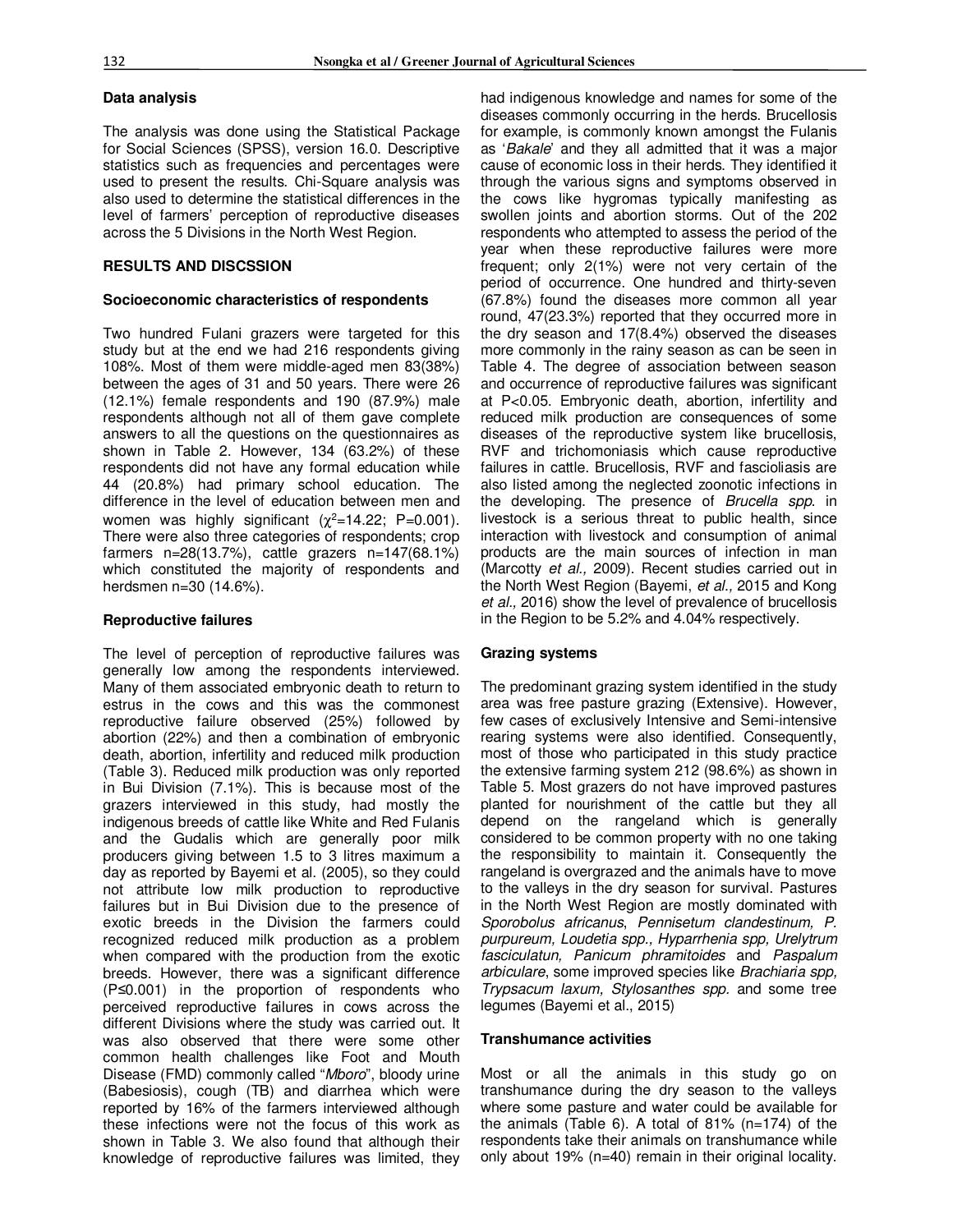There were areas of transhumance in all the Divisions although some of the respondents from Mezam, Momo and Bui had to go as far as Ngoketunjia Division which is a typical area for transhumance in the Region. The main transhumance areas identified were Mbonkisu for Boyo Division, Ngyen-Mbo in Momo Division, Mundum, Bafut in Mezam Division, Mbonso in Bui Division and Ako and Misaje in Donga Mantung Division.

| <b>Division</b>  | <b>Transhumance activities</b> |                       |            |  |  |  |  |  |
|------------------|--------------------------------|-----------------------|------------|--|--|--|--|--|
|                  | Yes (%)                        | No (%)                | Total (%)  |  |  |  |  |  |
| Mezam            | 38(21.8)                       | 2(5)                  | 40 (18.8)  |  |  |  |  |  |
| Momo             | 33(19.0)                       | 6(15)                 | 39(18.2)   |  |  |  |  |  |
| Boyo             | 24 (13.8)                      | 2(5)                  | 26(12.1)   |  |  |  |  |  |
| Bui              | 49(28.2)                       | 23(57.5)              | 72(33.6)   |  |  |  |  |  |
| Donga<br>Mantung | 30(17.2)                       | $\overline{7}$ (17.5) | 37(17.3)   |  |  |  |  |  |
| <b>Total</b>     | 174 (100%)                     | (100)<br>40<br>%)     | 214 (100%) |  |  |  |  |  |
|                  | $\sim$                         |                       |            |  |  |  |  |  |

**Table 6: Proportion of grazers who go on transhumance in the Region** 

χ *2 = 15.6, df = 4, p = 0.004* 

#### **Disposal of dead animals**

Typically, the Fulanis do not have the habit of eating carcasses of dead animals so it was normal to see that most animals which died irrespective of the cause of the death, were not consumed as shown in Table 7, which results in huge economic loss to the farmer. It was observed that 6 (3.9%) acknowledged consumption of dead animals, 96 (62.3%) do not eat dead animals, but only 4 (2.6%) bury the carcasses and 48 (31.2%) sold the carcasses as meat to others. The results suggest that the proportion of respondents that eat meat from dead animals is low and significant  $(\chi^2 = 62.7, P \le 0.001)$  across the divisions. Conversely, in Kenya 51% of the respondents ate meat from animals which died from sickness (Mutua *et al.,* 2017). This is probably because of the believe that meat from dead or sick animals can be eaten following treatment with *Warbugia ugandensis*, *Acacia tortilis*, *Acacia nubica*, and *Myrisine africana* leaves and upon boiling with herbs from these tree species as it was the case in Baringo County in Kenya (Mutua *et al.,* 2017). In yet another study carried out in Gambia, Senegal, Guinea, and Guinea Bissau by Unger and Munstermann (2004), it was reported that a majority of participants consume meat from animals infected with brucellosis or tuberculosis after proper cooking or application of traditional treatment. The sale of dead or terminally sick animals to the public for consumption is a hazardous practice which has to be discouraged seriously by the authorities in order to check the infection of innocent consumers.

#### **Impact of Reproductive failures on cattle production**

In this study it was observed that reproductive failures have a great impact on cattle production as many unplanned culls and sales took place in the herds before the cattle market day thus reducing the herd size. The income generated from culls is usually very low since culls on-farm are usually cheaper than sales in the market. Although some farmers reported that they could treat these cases of reproductive failures traditionally there has been no effective control or treatment of infertility or abortions in the farms. Animal diseases and veterinary public-health problems constitute a major constraint to livestock production and safe consumption of animal products worldwide (FAO, 2002). The impact of disease on revenue was quite huge as seen in Figure 2. It can be seen that animals can be sold for a higher monetary value when they are healthy than when they are sick irrespective of their age. It was observed that weight loss due to disease and infertility were good enough reasons for a cow to be culled and sold and an emaciated animal would cost almost half the price of a similar animal of good health condition. Most of these animals were reported to come down with these infections when they came back from transhumance. However the farmers attributed their loss of weight to long treks and lack of pasture and water in the dry season during transhumance but according to Ndambi *et al.,* 2008 many diseases and parasites are spread during the transhumance period, when these animals mingle with other herds from other locations as they graze together along fertile valleys. The impact of endemic diseases are mainly felt at farm level, but broader economic impacts occur with epidemic diseases that can result in the restriction of trade in livestock and livestock products. The occurrence of such diseases affects both the poor and rich livestock producers and relegates them from higher price livestock markets thus restricting their capacity for value-added trade (FAO, 2002). Increase in production can be achieved by a combination of expansion in animal numbers and increased productivity which include shorter production cycles and higher carcass weight and milk yields (Alexandratos and Bruinsma, 2012).

# **Awareness of zoonoses as threat to public health**

Zoonotic infections are diseases which can be transmitted from animals to man. Some of the respondents were not aware that they could be contaminated by drinking unpasteurized milk or by poor handling of animal wastes, discharges and fetuses of aborted animals. It was observed that their interaction with the animals is limitless. Table 8 shows that out of the 209 people who responded to this question, 112 (53.6%) of them were not aware of the transmission of zoonotic infections from animals to man. However, in Mezam Division there was a high level of awareness among the respondents interviewed (39%, N=97, n=38). This could be due to the fact that most of the grazers in Mezam live around the Peri-urban areas and so are more exposed to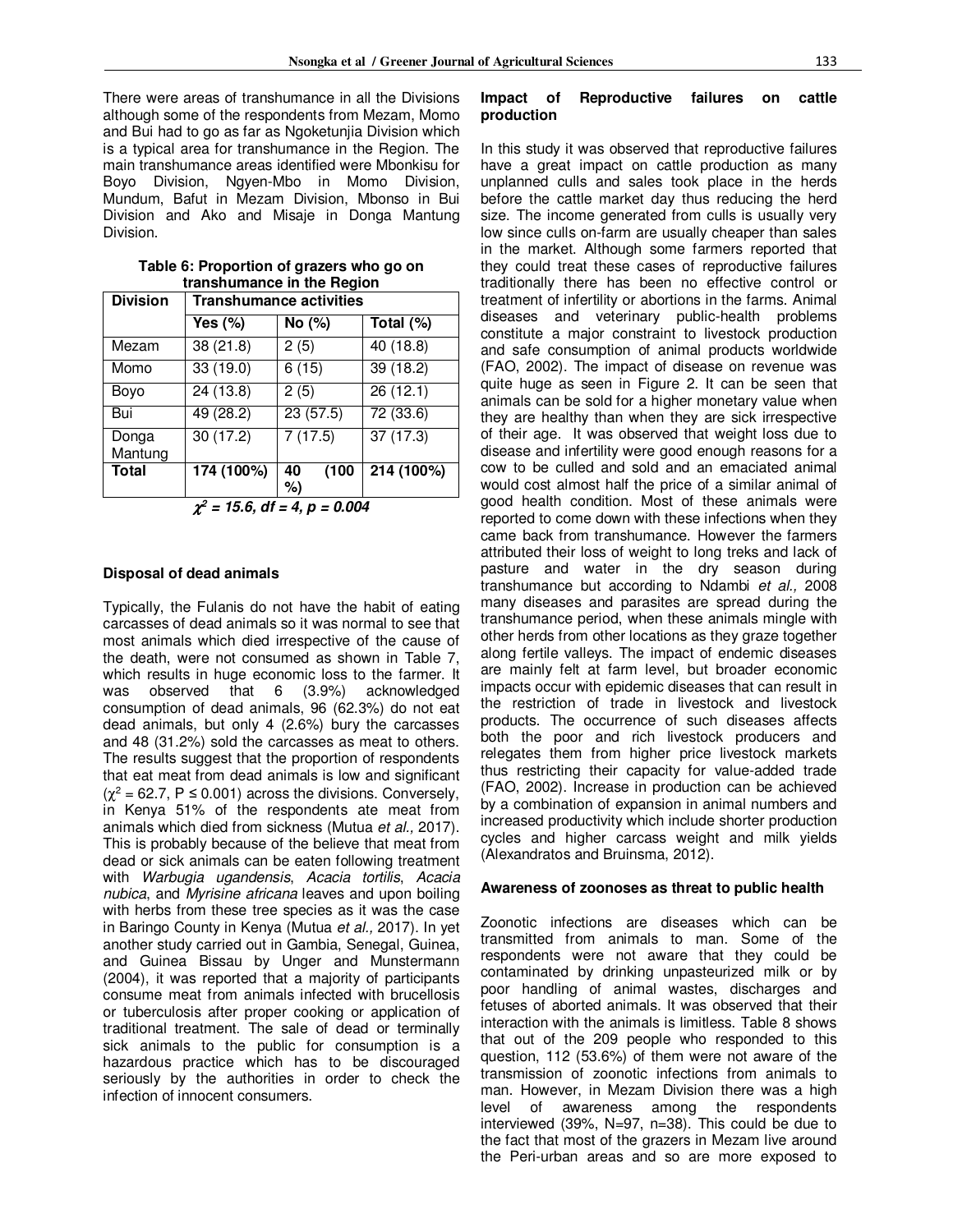knowledge through their frequent interactions with veterinary officers and researchers as their farms are easily accessible. On the contrary the lack of knowledge on zoonoses in some areas like in Donga Mantung Division was of great concern given that this is the area of highest cattle production in the Region. It was seen that most of the grazers live around their animals and milking of the animals which is an activity of the women and children is done in the mornings before the animals go to the field for grazing. Unger and Munstermann (2004), also reported a similar observation in rural areas and also in peri-urban livestock production centres, where there is a close relationship between the people and their animals, living under very poor hygienic conditions.

**Table 8: Level of awareness of transmission of zoonotic diseases in the North West Region** 

| <b>Division</b>        | <b>Awareness of the transmission</b> |           |            |  |  |  |  |
|------------------------|--------------------------------------|-----------|------------|--|--|--|--|
|                        | Yes (%)                              | No $(\%)$ | Total (%)  |  |  |  |  |
| <b>Mezam</b>           | 38 (39)                              | 2(2)      | 40 (19)    |  |  |  |  |
| <b>Momo</b>            | 11(11)                               | 25(22)    | 36(17)     |  |  |  |  |
| <b>Boyo</b>            | 22(23)                               | 5(5)      | 27(13)     |  |  |  |  |
| <b>Bui</b>             | 23 (24)                              | 46(41)    | 69(33)     |  |  |  |  |
| Donga                  | 3(3)                                 | 34 (30)   | 37(18)     |  |  |  |  |
| <b>Mantung</b>         |                                      |           |            |  |  |  |  |
| <b>Total</b>           | 97(100)                              | 112(100)  | 209 (100%) |  |  |  |  |
| $\sim$<br><br>.<br>- - |                                      |           |            |  |  |  |  |

 $\chi^2 = 81.5$ , df = 4, p  $\leq 0.001$ 

Livestock products have a great impact on improving child nutrition among poor people, particularly in pastoralist communities, where 75% or more, of child nutrition is based on milk and livestock products. A study to assess the impact of zoonotic infections in selected regions of The Gambia, Senegal, Guinea, and Guinea Bissau indicated that cattle with hygroma, which is a typical symptom for brucellosis, are often not considered to be sick and milk is consumed without heat treatment (Unger and Munstermann, 2004). These results were however contrasting to those obtained from the study in Baringo County where majority of the survey respondents (91.5%), reported that they always boiled their milk before consumption and (62.4%) never consumed milk from sick livestock (Mutua et al. 2017). Aborted fetuses were disposed of, with unprotected hands and sometimes the herdsmen help some cows having difficulties during calving, without wearing gloves. Most of these grazers and herdsmen who expose themselves to these risks were ignorant of the transmission of such diseases from animals to man. It was however observed in this study that among the three categories of respondents [crop farmers (30), cattle grazers (150) and herdsmen (33)], the herdsmen (90.9%) n=30) had a higher level of awareness of zoonotic transmission than the cattle grazers and crop farmers (Table 9). The level of awareness was statistically very significant at  $\chi^2 = 49.3$ , df = 2, P  $\leq$ *0.001.*

| Table 9: Level of awareness of transmission of |
|------------------------------------------------|
| zoonotic diseases among cattle farmers         |

|                                         |            | ---           |           |  |  |  |  |  |  |  |
|-----------------------------------------|------------|---------------|-----------|--|--|--|--|--|--|--|
| Category of                             | No<br>οf   | No.<br>aware  | Percentag |  |  |  |  |  |  |  |
| Respondent                              | Respondent | disease<br>οf | е         |  |  |  |  |  |  |  |
| S                                       | s          | transmissio   | awarenes  |  |  |  |  |  |  |  |
|                                         |            | n             | s(%)      |  |  |  |  |  |  |  |
| Crop                                    | 29         | 21            | 72.4      |  |  |  |  |  |  |  |
| Farmers                                 |            |               |           |  |  |  |  |  |  |  |
| Grazers                                 | 145        | 44            | 30.3      |  |  |  |  |  |  |  |
| Herdsmen                                | 33         | 30            | 90.9      |  |  |  |  |  |  |  |
| <b>Total</b>                            | 207        | 95            | 45.9      |  |  |  |  |  |  |  |
| $\chi^2$ = 49.3, df = 2, p $\leq$ 0.001 |            |               |           |  |  |  |  |  |  |  |

Livestock diseases are controlled only to a limited extent because drugs are not readily available nor easily affordable for the rural and urban poor farmers and most of the grazers or herdsmen in this study, carried out the treatment themselves. A lot of money may be spent in controlling animal diseases, although the services received may not be effective due to lack of adequate knowledge. This is particularly true for smallholder farmers, who often lack information and have limited access to diagnostic data to make disease-control and treatment decisions.

Food security problems also arise when people lack knowledge about nutrition, food handling and preparation, lack access to clean water and sanitation or when their food supplies change and they have to deal with unfamiliar foodstuffs (FAO, 2011). Most of the cattle grazers and crop farmers use their manure from the sleeping paddocks for farming. Untreated manure is also a source of contamination from cattle suffering from fascioliasis.

#### **CONCLUSION / RECOMMENDATION**

This study which was aimed at assessing grazers' perception of reproductive failures and their effect on cattle production shows that reproductive failures have a great impact on cattle production in the North West Region and consequently on cattle production in Cameroon given that the North West Region is the second largest cattle production region in the country. The lack of knowledge by some of the people on the transmission of some infections from animals to humans is a public health concern and more sensitization should be carried out among the grazers. Consumption of raw milk by some members of the community and sale of dead animals for consumption should be discouraged. Due to the public health importance of zoonotic infections, it is recommended that blood samples be collected from the grazers and the members of their households involved in cattle rearing and tested for the prevalence of Brucellosis, RVF and fascioliasis (common zoonoses) in humans since most of seroprevalence studies carried out in the North West Region so far have been on animals.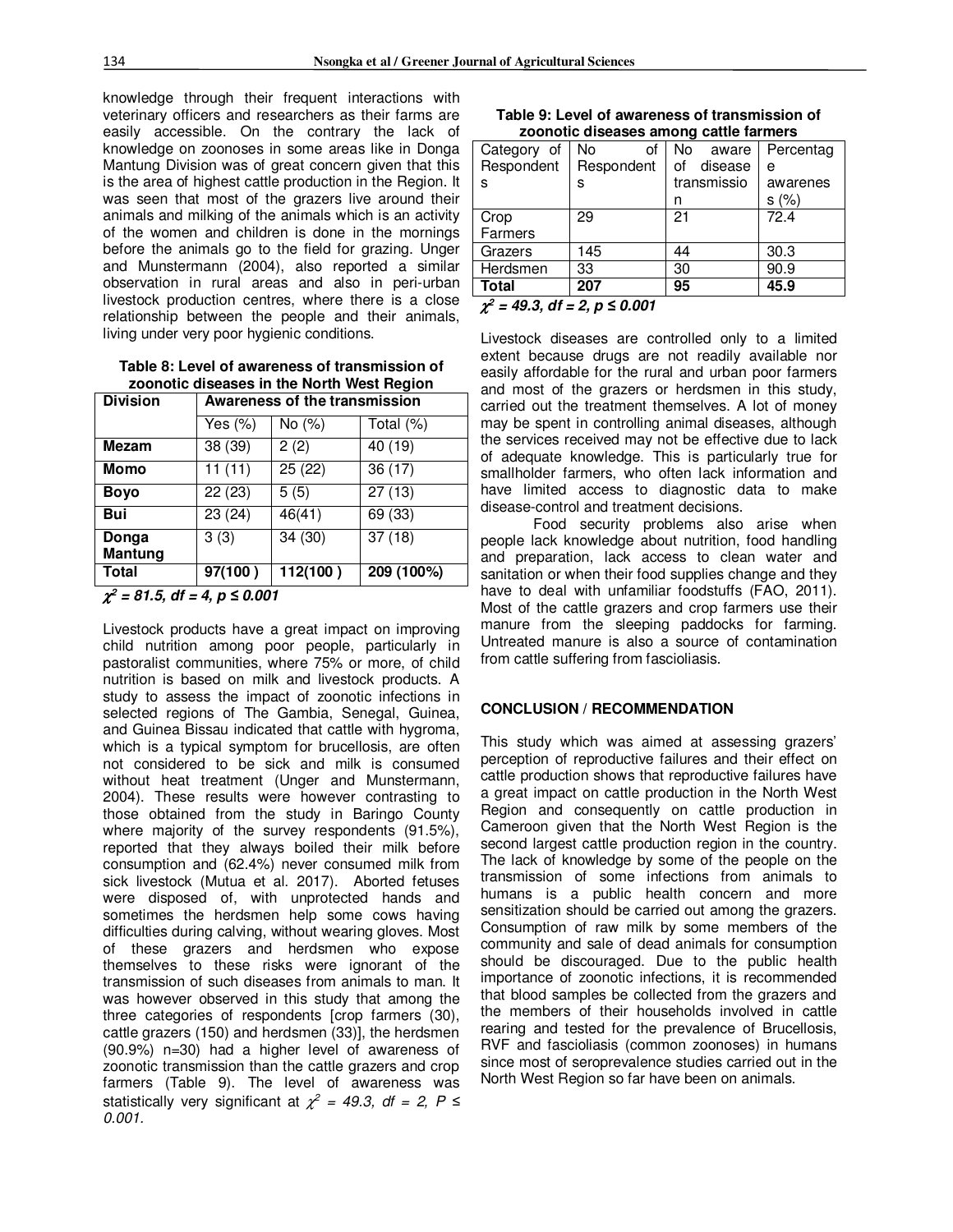| Age<br>(Years) | <b>Gender</b> |             | <b>Total number</b><br>0f | Percentage<br>(%) | Level of education        | Gender |      | Total number | Percentage<br>(%) |
|----------------|---------------|-------------|---------------------------|-------------------|---------------------------|--------|------|--------------|-------------------|
|                | Female        | <b>Male</b> | respondents               |                   |                           | Female | Male |              |                   |
| $18 - 30$      | З             | 29          | 32                        | 14.8              | Primary school graduate   | 12     | 32   | 44           | 20.8              |
| $31 - 50$      | 13            | 91          | 104                       | 48.1              | Secondary school graduate |        | 9    | 10           | 4.7               |
| $51 - 70$      | 6             | 52          | 58                        | 26.9              | High school graduate      |        |      | 0            | 0.9               |
| $71+$          |               | 18          | 22                        | 10.2              | University graduate       | v      |      |              | 0.9               |
|                |               |             |                           |                   | None                      | 12     | 122  | 134          | 63.2              |
|                |               |             |                           |                   | koranic School            |        | 20   | 20           | 9.4               |
| <b>Total</b>   | 26            | 190         | 216                       | 100.0             | <b>Total</b>              | 25     | 187  | 212          | 100               |

# **Table 2: Demographic information of respondents in the study**

| Table 3: Types of reproductive failures identified by different respondents in their farms |  |  |  |
|--------------------------------------------------------------------------------------------|--|--|--|
|--------------------------------------------------------------------------------------------|--|--|--|

| Type of reproductive failure                                  |           | <b>Division</b> |          |           |               |           |
|---------------------------------------------------------------|-----------|-----------------|----------|-----------|---------------|-----------|
|                                                               | Mezam     | Momo            | Boyo     | Bui       | Donga Mantung | N(% )     |
|                                                               | N(% )     | N(% )           | N(% )    | N(% )     | N(% )         |           |
| Embryonic death                                               | 31(77.5)  | 4(13.3)         | 5(18.5)  | 9(12.9)   | 2(5.4)        | 51(25.0)  |
| Abortion                                                      | 8(20.0)   | 10(33.3)        | 3(11.1)  | 21(30.0)  | 3(8.1)        | 45(22.1)  |
| Infertility                                                   | 1(2.5)    | 2(6.7)          | 1(3.7)   | 9(12.9)   | 2(5.4)        | 15(7.4)   |
| Reduced milk quantity                                         | 0(0)      | 0(0)            | 0(0)     | 5(7.1)    | 0(0)          | 5(2.5)    |
| Embryonic death and abortion                                  | 0(0)      | 4(13.3)         | 0(0)     | 0(0)      | 0(0)          | 4(2.0)    |
| Abortion and infertility                                      | 0(0)      | 0(0)            | 0(0)     | 0(0)      | 13(35.1)      | 13(6.4)   |
| Embryonic death, abortion and infertility                     | 0(0)      | 0(0)            | 0(0)     | 0(0)      | 3(8.1)        | 3(1.5)    |
| Embryonic death, abortion, infertility, reduced milk quantity | 0(0)      | 0(0)            | 15(55.6) | 18(25.7)  | 2(5.4)        | 35(17.2)  |
| Foot and mouth, blood urine, cough, any other disease         | 0(0)      | 10(33.3)        | 3(11.1)  | 8(11.4)   | 12(32.4)      | 33(16.2)  |
| Total                                                         | 40 (19.6) | 30(14.7)        | 27(13.2) | 70 (34.3) | 37(18.1)      | 204 (100) |

 $\chi^2$ =2.3, df = 32, p  $\leq$  0.001

# **Table 4: Perception of farmers on the period of the year when reproductive failures are common in cattle**

| <b>Period when</b>                  | <b>Division</b>   |             |                    |                   |                      |              |  |
|-------------------------------------|-------------------|-------------|--------------------|-------------------|----------------------|--------------|--|
| reproductive failures<br>are common | Mezam<br>(%)<br>N | Momo<br>N(% | <b>Boyo</b><br>N(% | <b>Bui</b><br>N(% | Donga Mantung<br>N(% | Total<br>N(% |  |
| Year round                          | 11 (27.5)         | 23(71.9)    | 25(83.3)           | 54 (85.7)         | 24(66.7)             | 137 (68.2)   |  |
| Dry season                          | 29(72.5)          | (3.1)       | 3(10.0)            | 5(7.9)            | 9(25.0)              | 47 (23.4)    |  |
| Rainy season                        | 0(0)              | 8(25)       | 2(6.7)             | 4(6.4)            | 3(8.3)               | 17(8.4)      |  |
| Total                               | 40 (100)          | 32 (100)    | 30 (100)           | 63 (100)          | 36 (100)             | 201 (100)    |  |

χ*<sup>2</sup> = 90.8, df = 8, p = 0.001*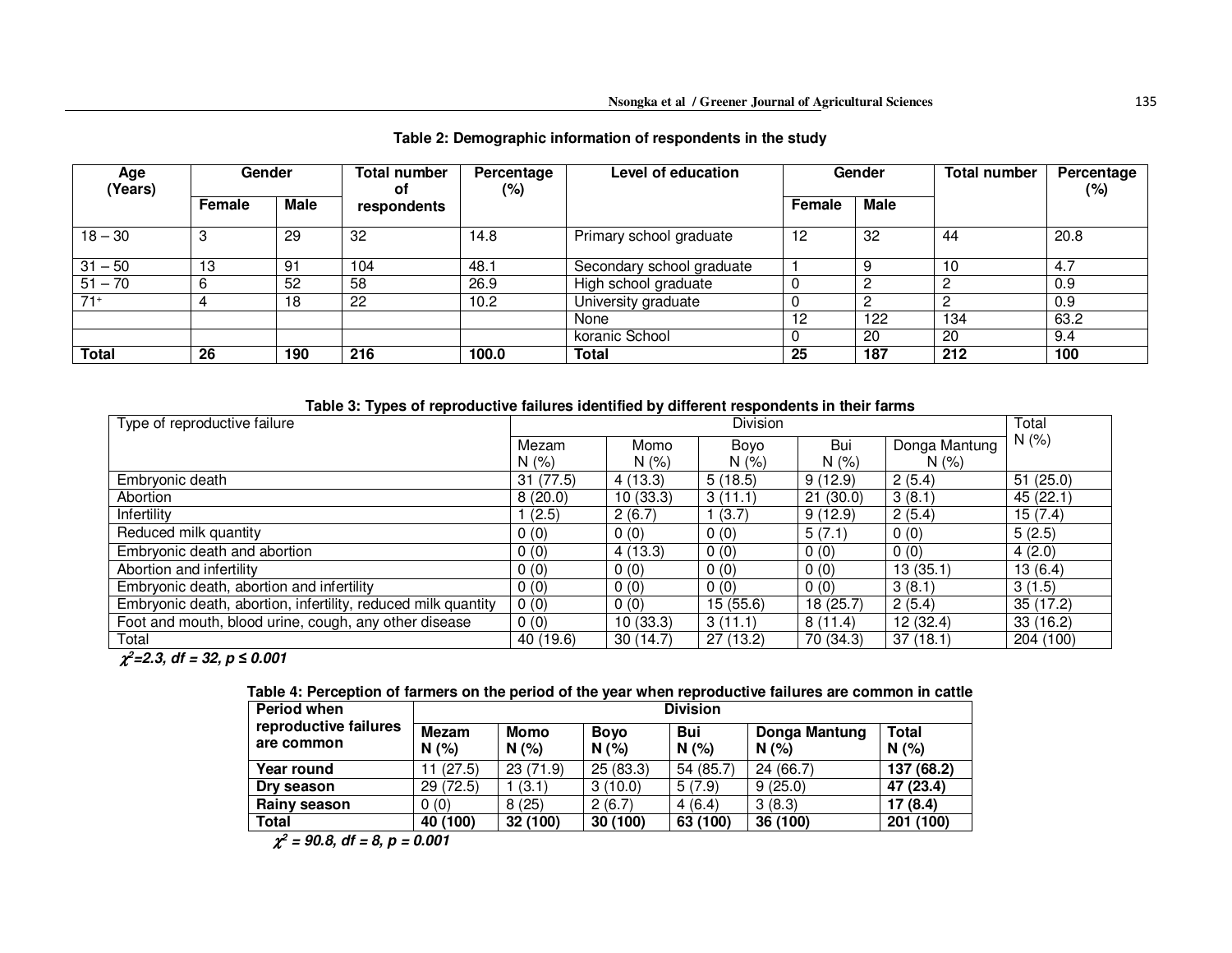| <b>Grazing system</b>        | <b>Division</b> |             |                    |            |                      |                     |  |  |
|------------------------------|-----------------|-------------|--------------------|------------|----------------------|---------------------|--|--|
|                              | Mezam<br>N(%    | Momo<br>N(% | <b>Boyo</b><br>N(% | Bui<br>N(% | Donga Mantung<br>N(% | <b>Total</b><br>N(% |  |  |
| Free pastures (Extensive)    | 39(97.5)        | 38 (97.4)   | 26(96.3)           | 72(100)    | 37(100)              | 212(98.6)           |  |  |
| <b>Exclusively intensive</b> | 1(2.5)          | 0(0)        | 1(3.7)             | O(0)       | 0(0)                 | 2(0.9)              |  |  |
| Semi intensive               | O(0)            | 1(2.6)      | 0(0.00)            | O(0)       | 0(0)                 | 1(0.5)              |  |  |
| Total                        | 40(100)         | 39(100)     | 27(100)            | 72(100)    | 37(100)              | 215(100)            |  |  |

**Table 5: Grazing systems in the North West Region** 

| <b>Division</b>  |              | Respondents that consumed the dead animal |               |               |               |  |  |  |  |
|------------------|--------------|-------------------------------------------|---------------|---------------|---------------|--|--|--|--|
|                  | Yes<br>N(% ) | No<br>N(% )                               | buried<br>N(% | sold<br>N(% ) | Total<br>N(%) |  |  |  |  |
| <b>Mezam</b>     | 0(0)         | 13 (13.5)                                 | 0(0)          | 3(6.3)        | 16 (10.4)     |  |  |  |  |
| Momo             | 5(83.3)      | 16 (16.7)                                 | 2(50.0)       | 10(20.8)      | 33(21.4)      |  |  |  |  |
| <b>Boyo</b>      | 0(0)         | 4(4.2)                                    | 1(25.0)       | 20(41.7)      | 25(16.2)      |  |  |  |  |
| <b>Bui</b>       | 0(0)         | 35 (36.5)                                 | 0(0)          | 15 (31.2)     | 50(32.5)      |  |  |  |  |
| Donga<br>Mantung | 1(16.7)      | 28(29.2)                                  | 1(25.0)       | 0(0)          | 30(19.5)      |  |  |  |  |
| <b>Total</b>     | 6(3.9)       | 96(62.3)                                  | 4(2.6)        | 48(31.2)      | 154 (100)     |  |  |  |  |

**Table 7: Outcome of dead animals** 





**Fig 2: Impact of Reproductive Diseases on farmers' income** 

# **CONFLICT OF INTEREST**

The authors declare that there is no conflict of interest

# **ACKNOWLEDGEMENT**

We sincerely acknowledge the assistance of Dr Ndaleh W. in carrying out part of the statistical analysis of this work

#### **REFERENCES**

- Alexandratos, N. and J. Bruinsma. (2012). World agriculture towards 2030/2050: the *2012 revision.* ESA Working paper No. 12-03. Rome, FAO.
- Bayemi P. H., Bryant M. J., Perera B M A O, Mbanya N J, Cavestany D and Webb E C (2005). Milk production in Cameroon: A Review. Livestock Research for Rural Development 17 (6). www.cipav.org.co/lrrd/lrrd17/6/cont1706
- Bayemi, P.H., Leinyuy I., **Nsongka V.M.**, Webb, E.C., Ebangi A.L., (2010). Viability of cattle sperm under